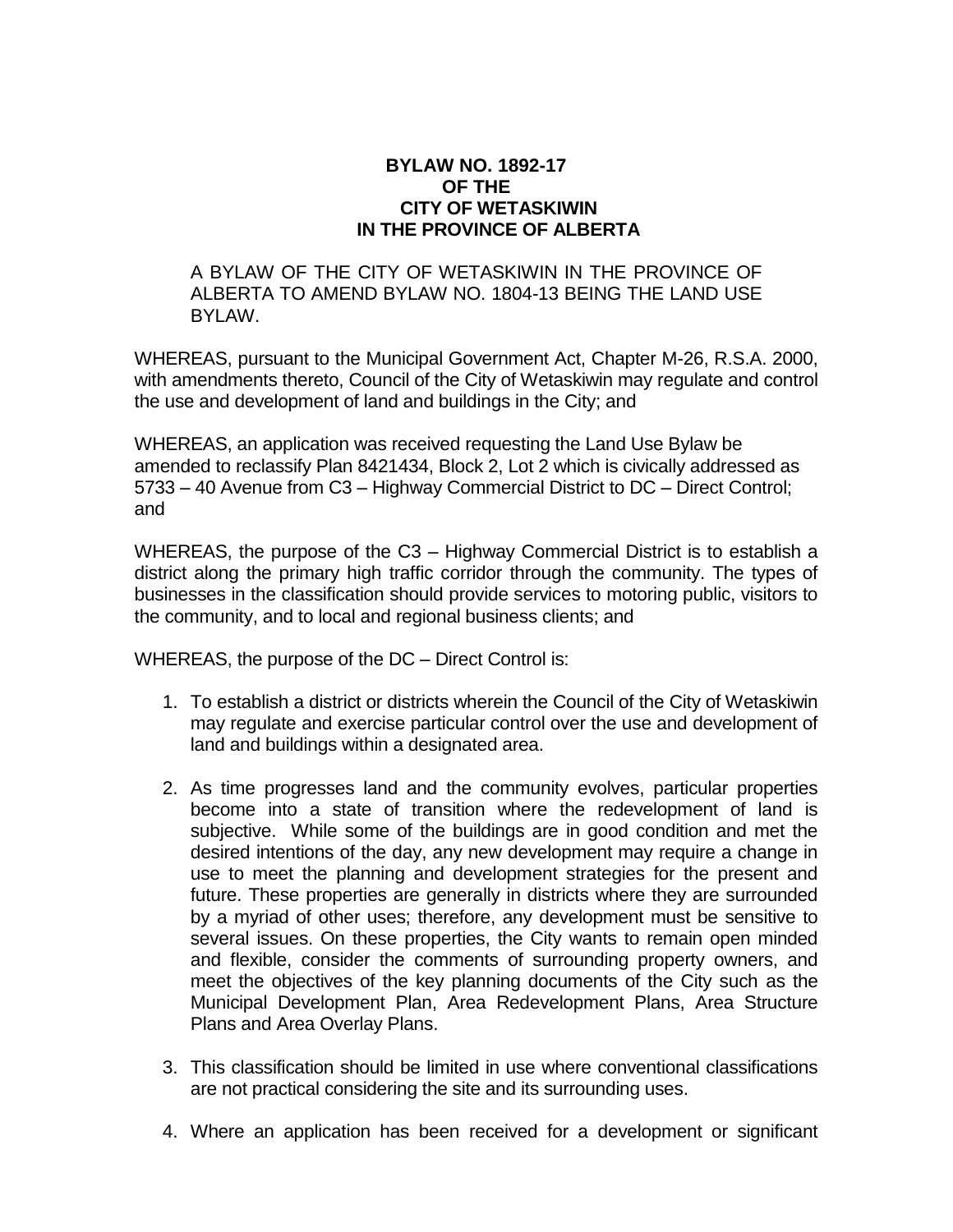change in use on a property classified as Direct Control the Development Authority with consultation with other departments shall prepare a comprehensive report to Council with all the planning issues identified for Council to consider when making their decision.

- 5. City Council at its sole discretion can make the decision on the development permit or can delegate the decision to the Development Authority with direction that it deems appropriate.
- 6. For development and uses that are accessory to the principal use of the property and that do not make changes to the property that will not deter the desired long term transition of the property, the Development Authority may make the decision on the application after public consultation on the application in accordance with Section 4.6.6, with the Development Authority replacing the decision making power of City Council. These applications include:
	- a. Change in the use classification of the building to a different classification;
	- b. The placement of a moveable accessory building;
	- c. The construction of a deck or fence
	- d. The construction of a detached garage not exceeding 40 sq.m.
	- e. The placement of a sign
	- f. A home based business application;
	- g. Temporary uses

NOW THEREFORE, the Municipal Council of the City of Wetaskiwin duly assembled hereby enacts as follows:

1. That Part 11 of the Land Use Bylaw No. 1804-13 be amended to reclassify the following property from C3 – Highway Commercial to DC – Direct Control (as shown on the following map):

PLAN 8421434 BLOCK 2 LOT 2 EXCEPTING THEREOUT ALL MINES AND MINERALS CIVICALLY ADDRESSED AS 5733 – 40 AVENUE